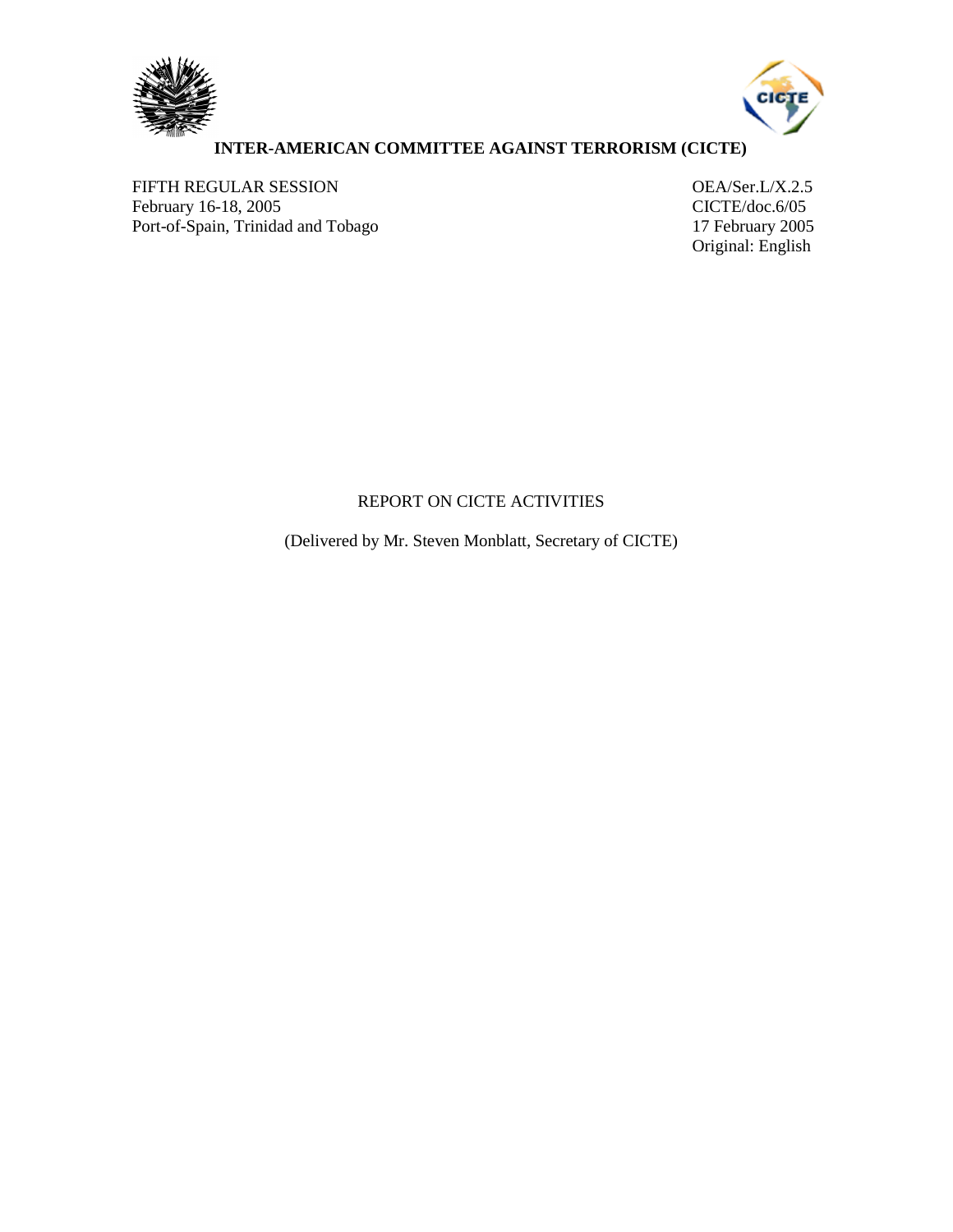## REPORT ON CICTE ACTIVITIES

## (Delivered by Mr. Steven Monblatt, Secretary of CICTE)

2004 saw a significant expansion of CICTE's capacity building and technical advisory services. Working with our partner organizations, we have provided training to over 300 port and airport security officials from 28 Member States, to help them meet the requirements of the International Maritime Organization's ISPS code, and the new International Civil Aviation Organizations new air security standards. In workshops and individual consultations, we have advised 15 Member State governments on how best to integrate into national legislation the requirements emanating from UNSCR 1373, its successors and related resolutions, the Inter-American Convention Against Terrorism, and other international counter-terrorism conventions.

CICTE worked closely with the US Maritime Administration as the executive agent for the Inter-American Port Security Training Program. Through this program, CICTE and MARAD, in conjunction with the US Coast Guard and others, have conducted four courses, in Jamaica, the Dominican Republic, Argentina, and El Salvador, which reached a total of 217 officials from 27 countries. We are planning three additional courses in the first half of 2005, two in the Andean region and one in the Southern Cone. They will complement the previous courses and bring to nearly 400 the number of professionals trained. At the same time, we are constantly evaluating the course content to adapt material from ISPS Code implementation and to add emphasis on the exchange of best practices that have developed during the ISPS code implementation process since its July 2004 entry into force.

Our focus on helping Member States meet the ISPS Code requirements led us to initiate a project to provide Member State governments with technical advisory missions designed to give them independent evaluations of their preparedness to meet Code audits. The first such mission went to St. Lucia and will be followed by additional visits to Suriname, Dominica, Antigua and Barbuda, and St. Kitts. Participating governments will receive detailed reports, recommendations for changes, guidance on financing, and follow-up training as required, all tailored to the specific needs of each port.

Building on the relationships developed during the Fourth Regular Session of CICTE, the Secretariat established an arrangement with the International Civil Aviation Organization (ICAO) to fund scholarships for Member State professionals to attend ICAO training and certification courses in airport security and crisis management. These courses supplement the courses CICTE conducts with the US Transportation Security Agency (TSA) and the US Federal Aviation Agency (FAA). With TSA support, CICTE conducted an extensive aviation security course in El Salvador that certified 27 representatives from seven member states. The FAA supported two Dangerous Goods Handling training events that provided certification for 42 officials from 14 Member States. We are looking to build further on these relationships this year.

CICTE, in partnership with the United Nations Office on Drugs and Crime (UNODC), has conducted several types of counter terrorism legislative support workshops over the past year. We have added representatives from the Commonwealth Secretariat, ILANUD, UPD, and the International Monetary Fund to various events when appropriate. These events consisted of both multinational and single country seminars, and have been tailored to meet the individual requirements of the developing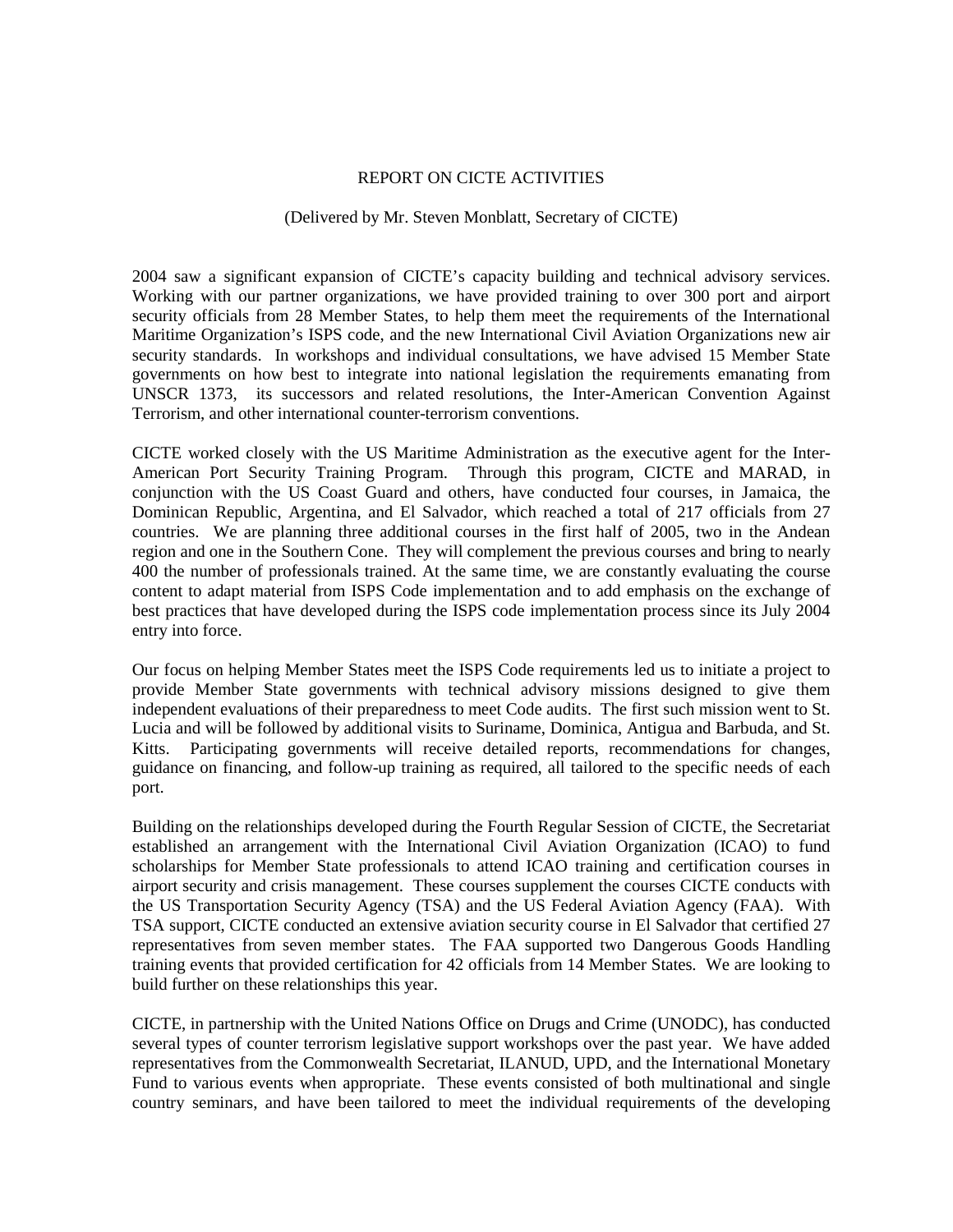Member States. UNODC has been a steadfast partner and our joint projects allow for emphasis on both international treaties and UN resolutions as well as the unique requirements of the Inter-American Convention. I am pleased to note the significant increase in ratifications of the Inter-American Convention this past year. As of today, 12 Member States have ratified the Conventions four this year alone: Chile, Honduras, Dominica, and Paraguay.

We remain committed to providing this type of assistance and will work with Member State governments to meet their individual needs. One lesson that the Secretariat and our partners have learned from these projects is that that an approach to drafting national counter-terrorism legislation that incorporates different sectors of government and that reaches out to broader elements of society is key to success. The group and national seminars have stressed the inclusion of representatives from the executive, legislative and judicial branches of government. On a number of occasions, at the request of the host government, engagement with civil society has been a key feature of these legislation development projects.

Recognizing that efficient border controls are a nation's first line of defense against terrorist infiltration of people and materials, we have worked closely with Member States to help them improve coordination of their customs and immigration services at key ports and border crossings. Together with CICAD and the Government of Canada, we sponsored a visit to the Port of Vancouver for officials from all Member States, where they could observe how Canada increased the security of border crossings without compromising the efficiency of port operations so essential to competitive training on a global market. Presentations from Chile, the US, Brazil and the RSS enhanced the program by demonstrating how other states have tackled similar issues. Officials from the Tri-Border area examined operations along the US-Mexico border to investigate how the cooperative processes on display there could be applied in their region to improve confidence and security of the borders.

At the same time, in response to Member State requests, we have begun a program to help develop, implement, and improve professional standards for customs officials. The first such workshop, held in Asuncion, Paraguay in July 2004, with the assistance of the US Customs Service, will be followed in 2005 by additional workshops throughout the region.

In addition, working under a mandate from the CHS and General Assembly, we drafted a proposal to develop a regional network of Cyber-Security Alert Centers. The plan, which was approved by the General Assembly in June as part of an overall cyber-security strategy to which both REMJA and CITEL also contributed, will provide Member States with new safeguards of their critical communications and computer infrastructures. CICTE has already begun laying the groundwork for implementation of the plan, holding a meeting of cyber-security practitioners in Ottawa, Canada in March, preparing, in conjunction with Carnegie-Mellon University in Pittsburgh, a manual for establishing national CSIRTs, and identifying potential regional partners able to provide technical assistance.

The recent FATF Typologies Meeting in Moscow initiated the investigation of the linkages between drug trafficking and terrorism. The CICTE Secretariat was instrumental in placing this issue on the agenda and facilitated the participation of non-FATF OAS countries in the study. When published later this year, the study will provide the first systematic study of the scope and complexity of this relationship as a guide for further action.